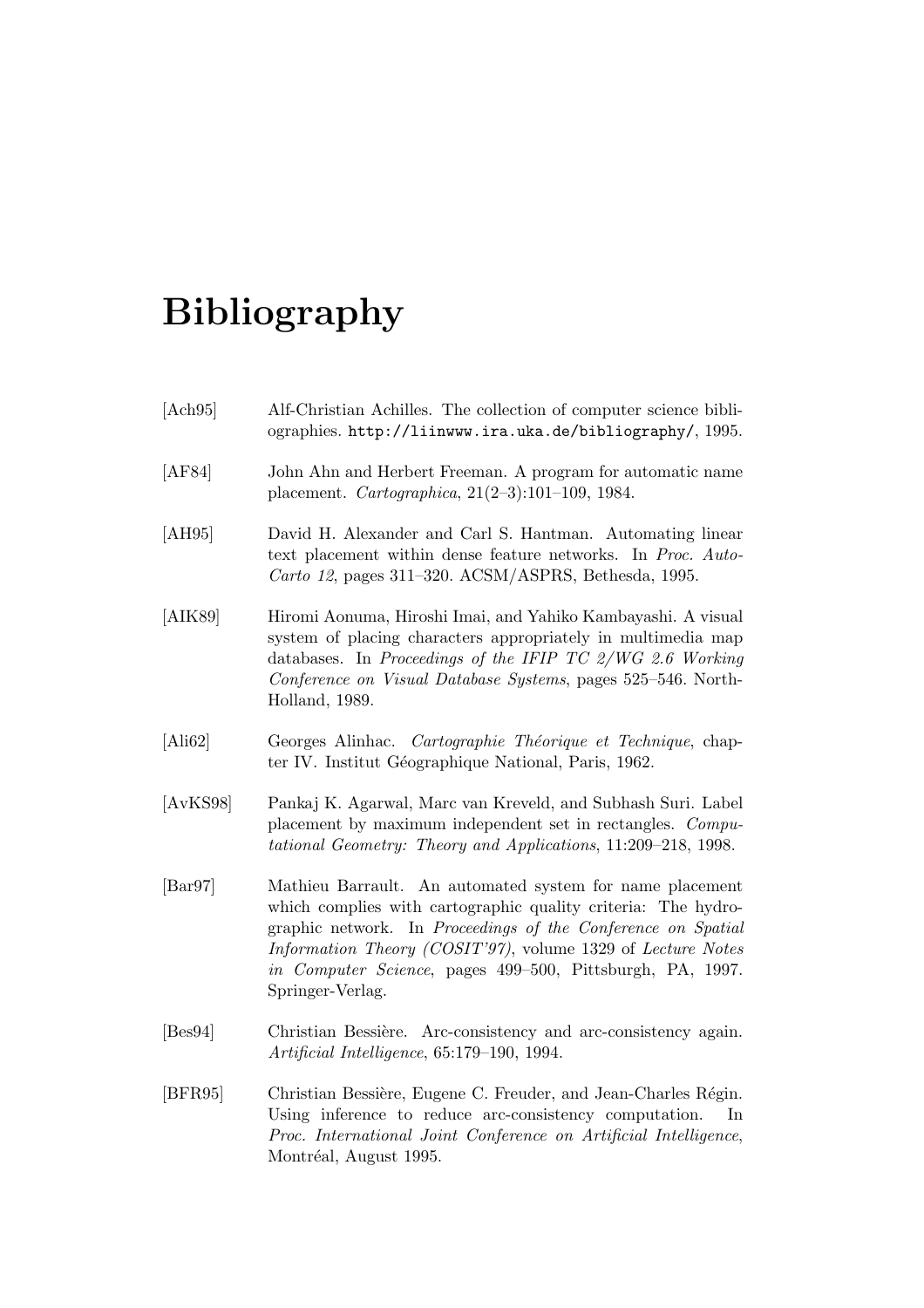| BL95              | Mathieu Barrault and François Lecordix. An automated system<br>for linear feature name placement which complies with carto-<br>graphic quality criteria. In <i>Proc. Auto-Carto 12</i> , pages $321-330$ ,<br>Charlotte, NC, March 1995. ACSM/ASPRS, Bethesda.                    |
|-------------------|-----------------------------------------------------------------------------------------------------------------------------------------------------------------------------------------------------------------------------------------------------------------------------------|
| [Boy73]           | A. Raymond Boyle. Computer aided map compilation. Techni-<br>cal report, Department of Electrical Engineering, University of<br>Saskatchewan, Canada, 1973.                                                                                                                       |
| [Boy74]           | A. Raymond Boyle. Report on symbol and name manipulation<br>and placement. Technical report, Department of Electrical En-<br>gineering, University of Saskatchewan, Canada, 1974.                                                                                                 |
| [BS98]            | Roland Backhouse and Tim Sheard. Call for Participation<br>of "Workshop on Generic Programming", Marstrand, Swe-<br>den. http://www.cs.uu.nl/people/johanj/wgp98.html, June<br>1998.                                                                                              |
| $[C+96]$          | Bernard Chazelle et al. Application challenges to computational<br>geometry: CG impact task force report. Technical Report TR-<br>521-96, Princeton Univ., April 1996.                                                                                                            |
| [CFMS97]          | Jon Christensen, Stacy Friedman, Joe Marks, and Stuart Shieber.<br>Empirical testing of algorithms for variable-sized label placement.<br>In Proceedings of the 13th Annual ACM Symposium on Compu-<br>tational Geometry (SoCG'97), pages $415-417$ , 1997.                       |
| [CK89]            | L. Paul Chew and Klara Kedem. Placing the largest similar<br>copy of a convex polygon among polygonal obstacles. In Pro-<br>ceedings of the Fifth Annual Symposium on Computational Ge-<br><i>ometry, Saarbrücken, pages 167–174, New York, 5–7 June 1989.</i><br>ACM, ACM Press. |
| [CLR90]           | Thomas Cormen, Charles Leiserson, and Ronald Rivest. Intro-<br>duction to Algorithms. The MIT Press, 1990.                                                                                                                                                                        |
| [CMS5]            | Jon Christensen, Joe Marks, and Stuart Shieber. An empiri-<br>cal study of algorithms for point-feature label placement. ACM<br><i>Transactions on Graphics</i> , $14(3):203-232$ , 1995.                                                                                         |
| [ $\text{Co}88$ ] | A.C. Cook.<br>Automated Cartographic Name Placement Using<br>Rule-Based Systems. PhD thesis, Polytechnic of Wales, 1988.                                                                                                                                                          |
| [dBvKOS97]        | Mark de Berg, Marc van Kreveld, Mark Overmars, and Otfried                                                                                                                                                                                                                        |

- Schwarzkopf. Computational Geometry: Algorithms and Applications. Springer-Verlag, Berlin, 1997.
- [DF92] Jeffrey S. Doerschler and Herbert Freeman. A rule-based system for dense-map name placement. Communications of the ACM, 35:68–79, 1992.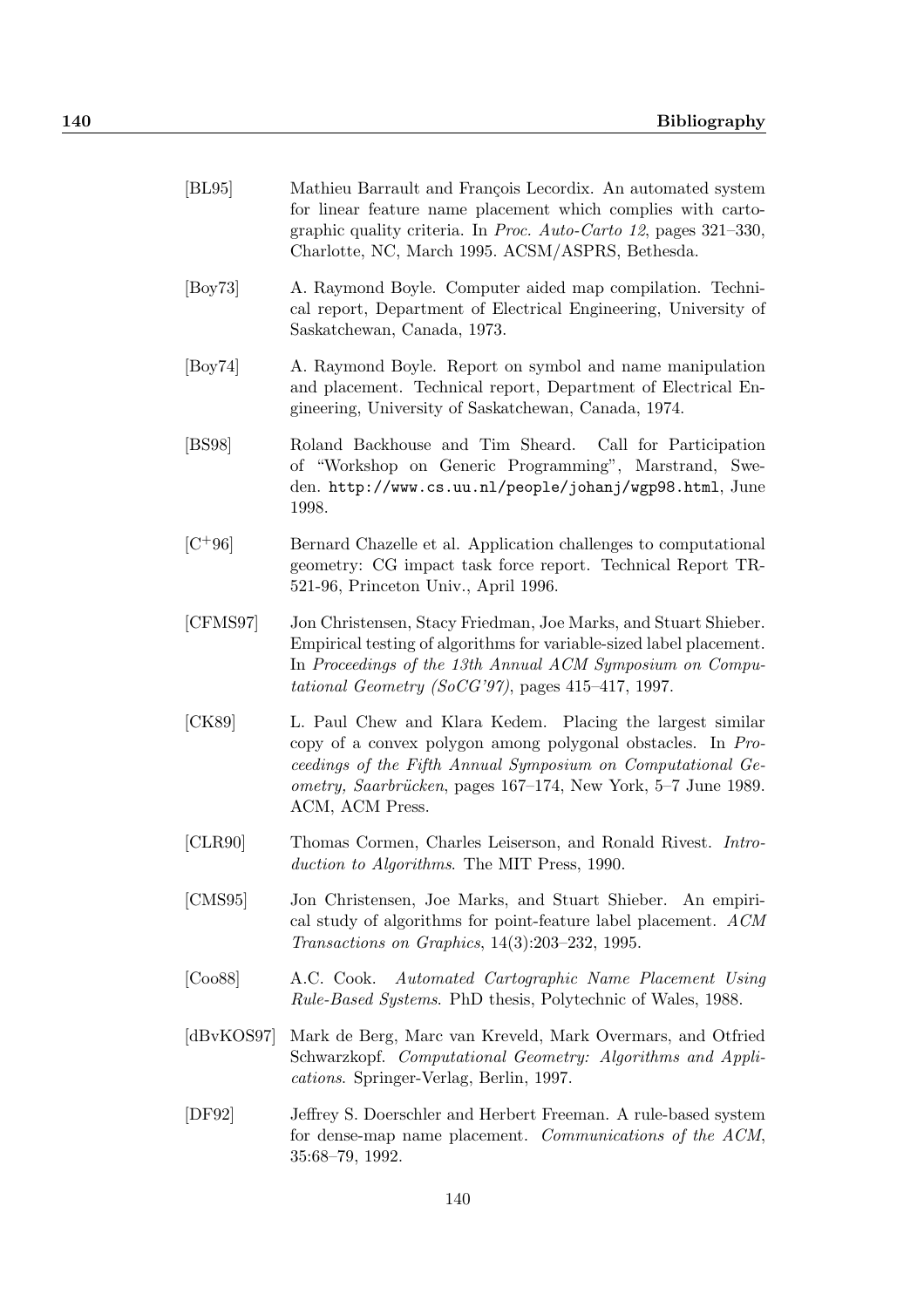- [Djo94] Y. Djouadi. Cartage: A cartographic layout system based on genetic algorithms. In Proc. EGIS'94, pages 48–56, 1994.
- [DLSS95] Amitava Datta, Hans-Peter Lenhof, Christian Schwarz, and Michiel H. M. Smid. Static and dynamic algorithms for k-point clustering problems. J. Algorithms, 19:474–503, 1995.
- [DMM+97] Srinivas Doddi, Madhav V. Marathe, Andy Mirzaian, Bernard M.E. Moret, and Binhai Zhu. Map labeling and its generalizations. In Proceedings of the 8th ACM-SIAM Symposium on Discrete Algorithms (SODA'97), pages 148–157, New Orleans, LA, 4–7 January 1997.
- [DMR97] Karen Daniels, Victor Milenkovic, and Dan Roth. Finding the largest area axis-parallel rectangle in a polygon. Computational Geometry: Theory and Applications, 7:125–148, 1997.
- [DP73] David H. Douglas and Thomas K. Peucker. Algorithms for the reduction of the number of points required to represent a digitized line or its caricature. *Canadian Cartographer*, 10(2):112-122, December 1973.
- [ECMS97] Shawn Edmondson, Jon Christensen, Joe Marks, and Stuart Shieber. A general cartographic labeling algorithm. Cartographica, 33(4):13–23, 1997.
- [Ede80] Herbert Edelsbrunner. Dynamic data structures for orthogonal intersection queries. Report F59, Inst. Informationsverarb., Tech. Univ. Graz, Graz, Austria, 1980.
- [EIS76] Shimon Even, Alon Itai, and Adi Shamir. On the complexity of timetable and multicommodity flow problems. SIAM Journal on Computing, 5:691–703, 1976.
- [Fei96] Uriel Feige. A threshold of ln n for approximating set cover. In Proceedings of the 28th Annual ACM Symposium on Theory of Computing, pages 314–318, 1996.
- [FGK+98] Andreas Fabri, Geert-Jan Giezeman, Lutz Kettner, Stefan Schirra, and Sven Schönherr. On the design of CGAL, the Computational Geometry Algorithms Library. Research Report MPI-I-98-007, Max-Planck Institute for Computer Science, Saarbrücken, 1998.
- [FPT81] Robert J. Fowler, Michael S. Paterson, and Steven L. Tanimoto. Optimal packing and covering in the plane are NP-complete. Information Processing Letters, 12(3):133–137, 1981.
- [Fre88] Herbert Freeman. An expert system for the automatic placement of names on a geographic map. Information Sciences, 45:367–378, 1988.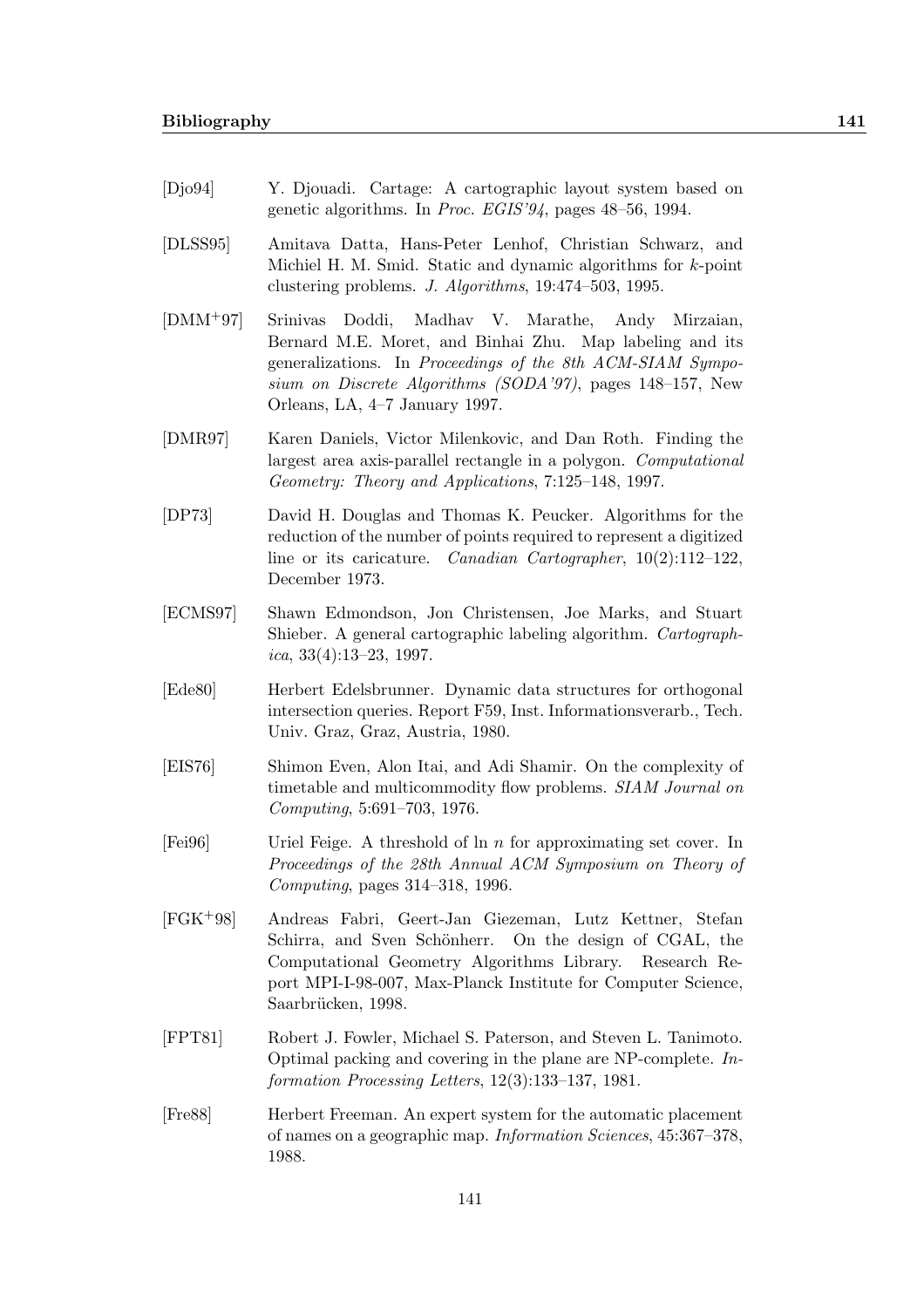| [FW91]           | Michael Formann and Frank Wagner. A packing problem with<br>applications to lettering of maps. In Proc. 7th Annu. ACM Sym-<br>pos. Comput. Geom. (SoCG'91), pages 281-288, 1991. |
|------------------|----------------------------------------------------------------------------------------------------------------------------------------------------------------------------------|
| [FW92]           | Eugene C. Freuder and Richard J. Wallace. Partial constraint<br>satisfaction. Artificial Intelligence, 58:21-70, 1992.                                                           |
| [His 82]         | Stephen A. Hirsch. An algorithm for automatic name placement<br>around point data. The American Cartographer, $9(1):5-17$ , 1982.                                                |
| [IL97]           | Claudia Iturriaga and Anna Lubiw. NP-hardness of some map<br>labeling problems. Technical Report CS-97-18, University of Wa-<br>terloo, Canada, 1997.                            |
| [Imh62]          | Eduard Imhof. Die Anordnung der Namen in der Karte. In<br><i>International Yearbook of Cartography</i> , pages 93–129, Bonn Bad<br>Godesberg, 1962. Kirschbaum.                  |
| [Imh75]          | Eduard Imhof. Positioning names on maps. The American Car-<br>$to grapher, 2(2):128-144, 1975.$                                                                                  |
| [ISS9]           | Edward H. Isaaks and R. Mohan Srivastava. An Introduction to<br><i>Applied Geostatistics.</i> Oxford University Press, New York, 1989.                                           |
| $[\text{Jam96}]$ | Michael B. Jampel. Over-Constrained Systems in CLP and<br>CSP. PhD thesis, Dept. of Comp. Sci. City University, London,<br>September 1996.                                       |
|                  |                                                                                                                                                                                  |

- [JC89] Christopher B. Jones and Anthony C. Cook. Rule-based name placement with Prolog. In Proc. Auto-Carto 9, pages 231–240, 1989.
- [JFM96] Michael Jampel, Eugene Freuder, and Michael Maher, editors. Over-Constrained Systems. Number 1106 in LNCS. Springer, August 1996.
- [JT98] Joseph R. Jones and Paul Thurrott. Cascading Style Sheets: a primer. MIS Press, P. O. Box 5277, Portland, OR 97208-5277, USA, Tel: (503) 282-5215, 1998.
- [Kar72] Richard M. Karp. Reducibility among combinatorial problems. In R.E. Miller and J.W. Thatcher, editors, Complexity of Computer Computations, pages 85–103. Plenum Press, 1972.
- [Ket98] Lutz Kettner. Designing a data structure for polyhedral surfaces. In Proc. 14th Annu. ACM Sympos. Comput. Geom., pages 146– 154, June 1998.
- [KMPS93] Ludek Kučera, Kurt Mehlhorn, Bettina Preis, and Erik Schwarzenecker. Exact algorithms for a geometric packing problem. In Proc. 10th Sympos. Theoret. Aspects Comput. Sci., volume 665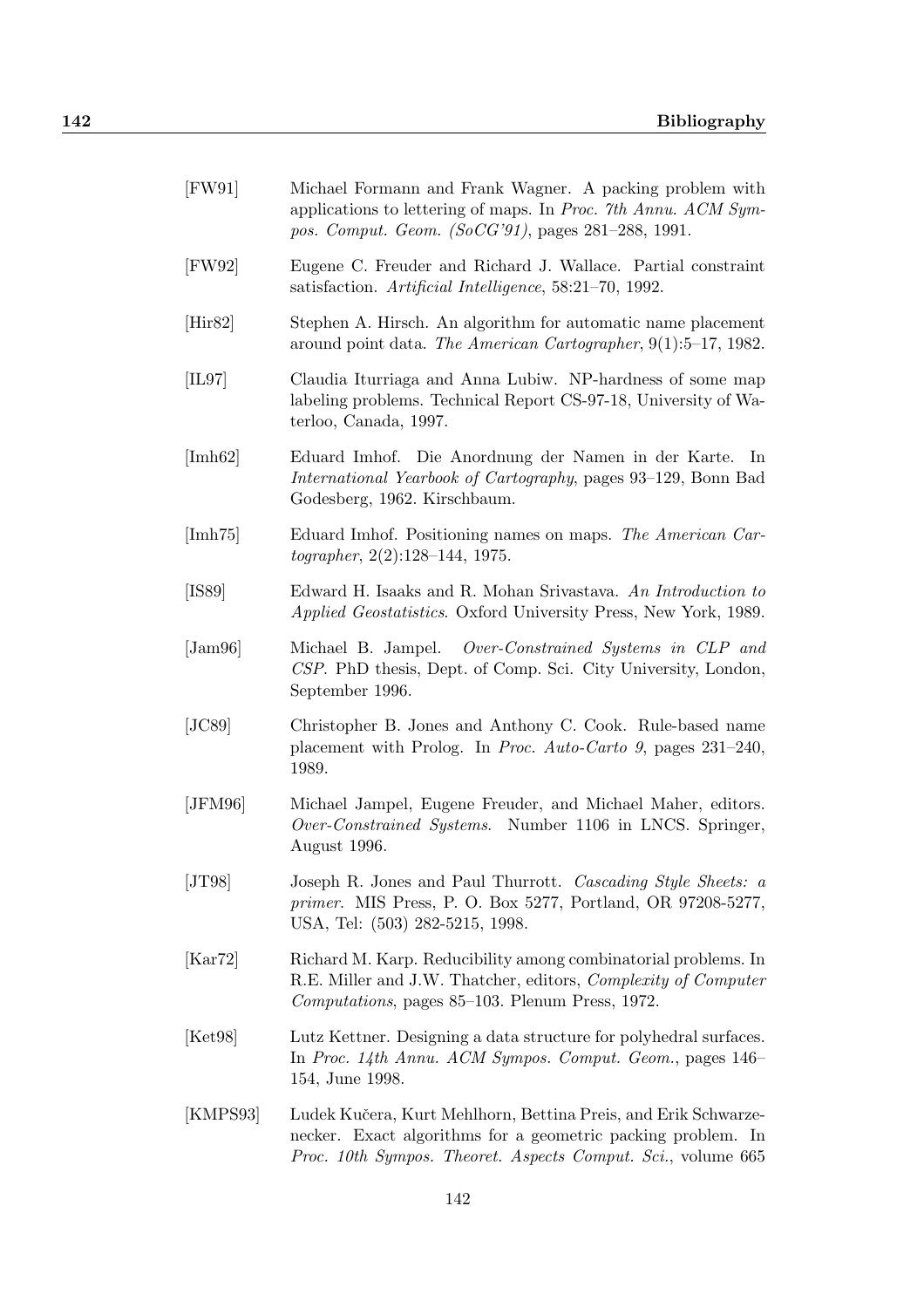of Lecture Notes in Computer Science, pages 317–322. Springer-Verlag, 1993.

- [Kni98] Lars Knipping. Beschriftung von Linienzügen. Master's thesis, Fachbereich Mathematik und Informatik, Freie Universität Berlin, November 1998.
- [KR92] Donald E. Knuth and Arvind Raghunathan. The problem of compatible representatives. SIAM J. Discr. Math., 5(3):422–427, 1992.
- [Kra97] Joshua C. Kramer. Line feature label placement for ALPS5.0. unpublished manuscript, available at http://paul.rutgers.edu/ ~jckramer/academics/Report/, 1997.
- [KSY99] Sung Kwon Kim, Chan-Su Shin, and Tae-Cheon Yang. Labeling a rectilinear map with sliding labels. Technical Report HKUST-TCSC-1999-06, Hongkong University of Science and Technology, July 1999.
- [KT98] Konstantinos G. Kakoulis and Ionnis G. Tollis. A unified approach to labeling graphical features. In Proc. 14th Annu. ACM Sympos. Comput. Geom. (SoCG'98), pages 347–356, June 1998.
- [Küh96] I Dietmar Kühl. Design patterns for the implementation of graph algorithms. Master's thesis, Technische Universität Berlin, 1996.
- [KW97] Dietmar Kühl and Karsten Weihe. Data access templates.  $C_{++}$ Report, 9(7):18–21, July 1997.
- [Lic82] David Lichtenstein. Planar formulae and their uses. SIAM Journal on Computing, 11(2):329–343, 1982.
- [Mac77] Alan K. Mackworth. Consistency in networks of relations. Artificial Intelligence, 8:99–118, 1977.
- [McC85] Edward M. McCreight. Priority search trees. SIAM Journal on Computing, 14(2):257–276, 1985.
- [MF85] Alan K. Mackworth and Eugene C. Freuder. The complexity of some polynomial network consistency algorithms for constraint satisfaction problems. Artificial Intelligence., 25:65–74, 1985.
- [MH86] Roger Mohr and Thomas C. Henderson. Arc and path consistency revisited. Artificial Intelligence, 28(2):225–233, 1986.
- [Mil94] William Mills. Practical considerations in name placement: A defence of Pinhas Yoeli. Cartographica, 31(4):58–62, 1994.
- [MN92] Kurt Mehlhorn and Stefan Näher. Algorithm design and software libraries: Recent developments in the LEDA project. In Jan van Leeuwen, editor, Proceedings of the IFIP 12th World Computer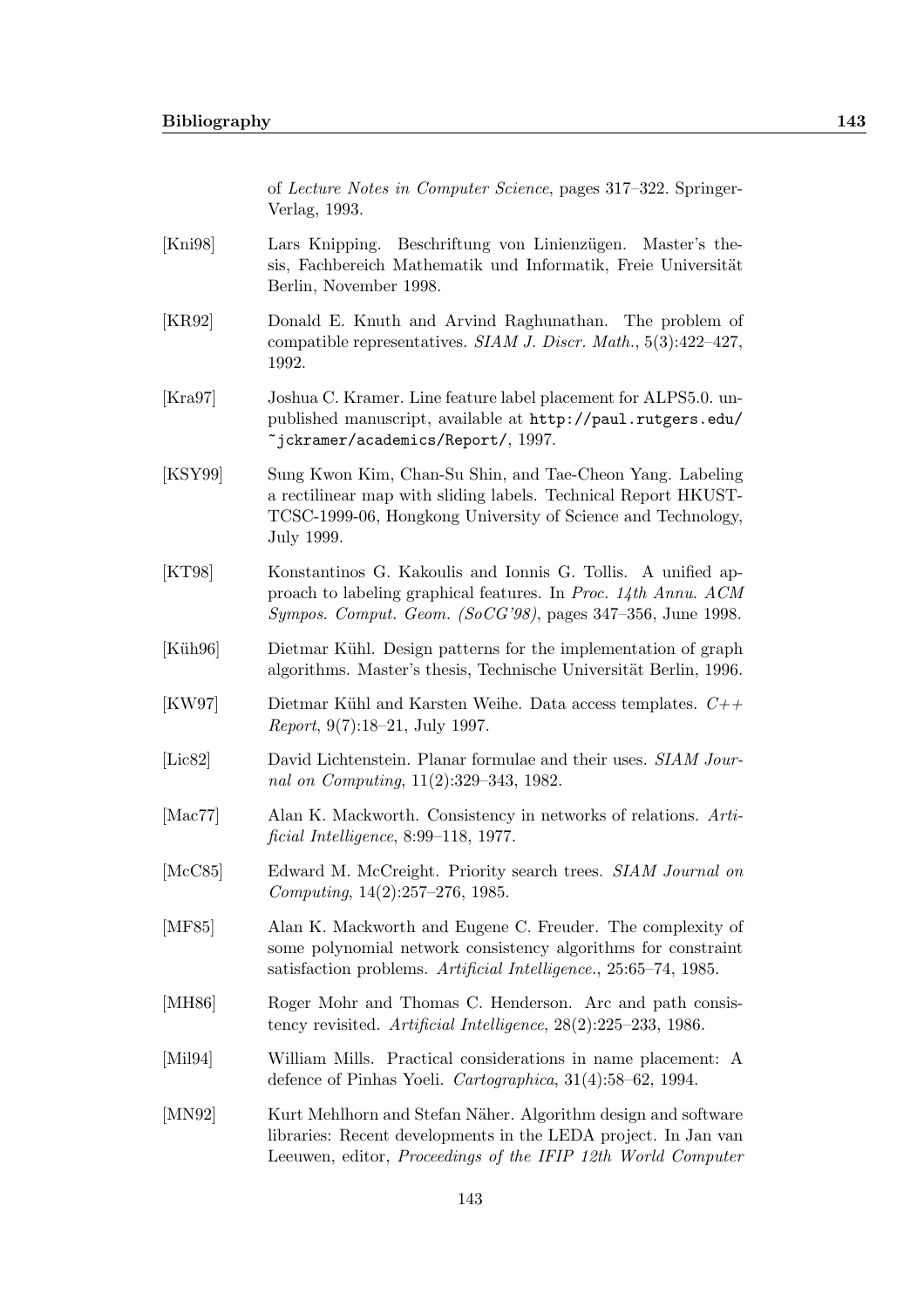Congress. Volume 1: Algorithms, Software, Architecture, pages 493–508, Amsterdam, The Netherlands, September 1992. Elsevier Science Publishers.

- [Mor80] Joel L. Morrison. Computer technology and cartographic change. In D.R.F. Taylor, editor, The Computer in Contemporary Cartography. J. Hopkins Univ. Press, New York, 1980.
- [MS91] Joe Marks and Stuart Shieber. The computational complexity of cartographic label placement. Technical Report TR-05-91, Harvard CS, 1991.
- [MS96] David R. Musser and Atul Saini. STL Tutorial and Reference Guide. Addison-Wesley, Reading, MA, 1996.
- [NM90] Stefan Näher and Kurt Mehlhorn. LEDA: A library of efficient data types and algorithms. In Proc. Internat. Colloq. Automata Lang. Program., pages 1–5, 1990.
- [NW96] Marco Nissen and Karsten Weihe. Combining leda with customizable implementations of graph algorithms. Technical Report 17, Fakultät für Mathematik und Informatik, Universität Konstanz, October 1996. ISSN 1430-3558.
- [Ove96] Mark H. Overmars. Designing the Computational Geometry Algorithms Library CGAL. In M. C. Lin and D. Manocha, editors, Applied Computational Geometry (Proc. WACG '96), volume 1148 of Lecture Notes Comput. Sci., pages 53–58. Springer-Verlag, 1996.
- [Pre93] Bettina Preis. Ein NP-vollst¨andiges Plazierungsproblem. Master's thesis, Fachbereich Informatik, Universität des Saarlandes, Saarbrücken, February 1993.
- [Pre98] Mike Preuß. Solving map labeling problems by means of evolution strategies. Master's thesis, Fachbereich Informatik, Universität Dortmund, February 1998.
- [PZC98] Chung Keung Poon, Binhai Zhu, and Francis Chin. A polynomial time solution for labeling a rectilinear map. Information Processing Letters, 65(4):201–207, 1998.
- [Rai98] Günther Raidl. A genetic algorithm for labeling point features. In Proc. of the Int. Conference on Imaging Science, Systems, and Technology, pages 189–196, Las Vegas, NV, July 1998.
- [Rai99] Günther Raidl. An evolutionary approach to point-feature label placement. In W. Banzhaf, J. Daida, A.E. Eiben, M.H. Garzon, V. Honavar, M. Jakiela, and R.E. Smith, editors, Proceedings of the Genetic and Evolutionary Computation Conference (GECCO'99), page 807. Morgan Kaufmann, July 1999.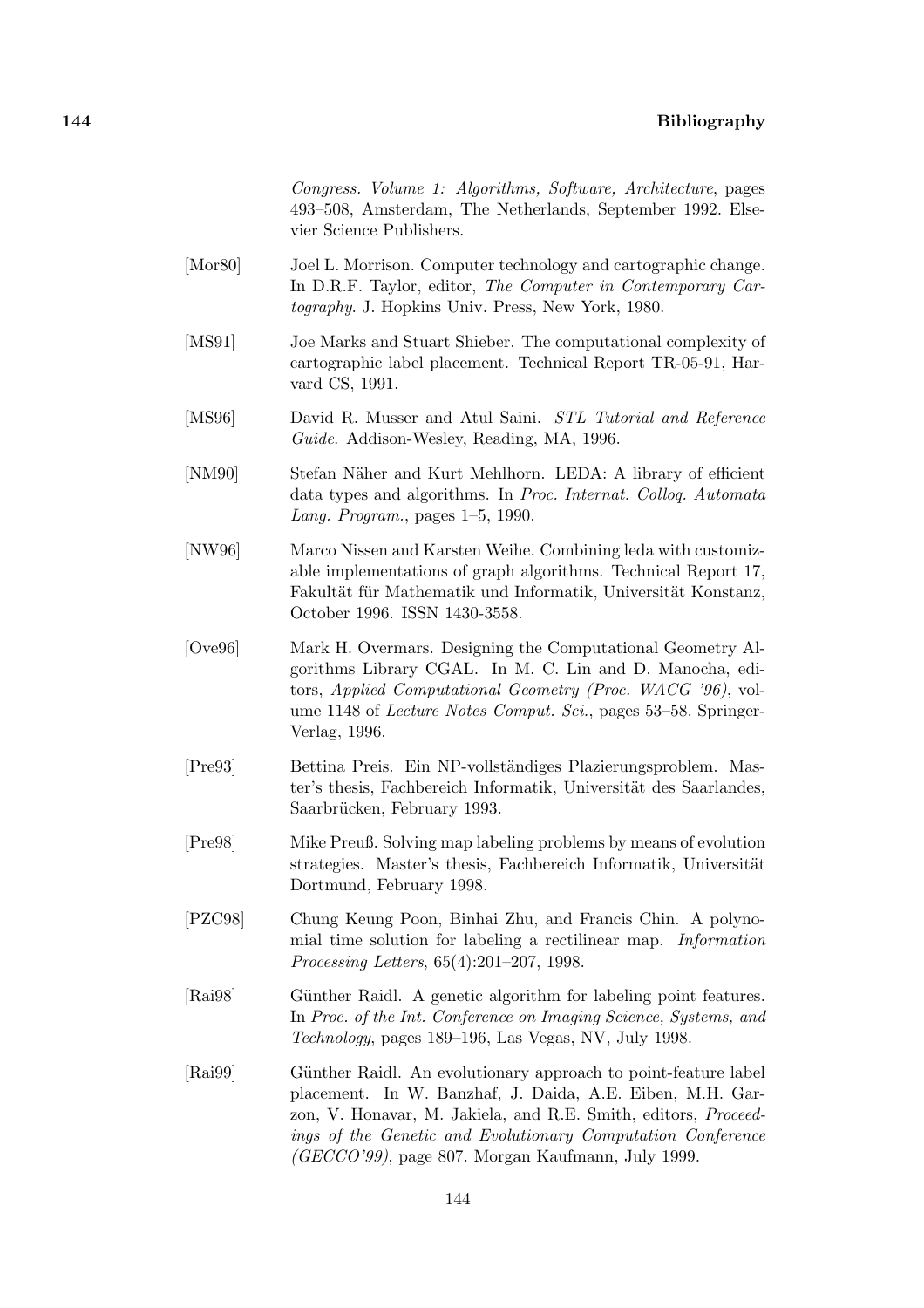- [Rum98] Wolfgang Rumplmaier. Optimierung von Labelanordnungen mit Genetischen Algorithmen und Simulated Annealing. Master's thesis, Institute of Computer Graphics, Vienna University of Technology, April 1998.
- [Sch95] Erik Schwarzenecker. Ein NP-schweres Plazierungsproblem. PhD thesis, Technische Fakultät der Universität des Saarlandes, Saarbrücken, 1995.
- [SFV95] Thomas Schiex, Hélène Fargier, and Gérard Verfaillie. Valued constraint satisfaction problems: Hard and easy problems. In Proc. International Joint Conference on Artificial Intelligence, Montréal, August 1995.
- [SvK99] Tycho Strijk and Marc van Kreveld. Labeling a rectilinear map more efficiently. Information Processing Letters, 69(1):25-30, 1999.
- [SW98] Sven Schönherr and Alexander Wolff. MAKEIT! Generating and maintaining makefiles automatically. In Roberto Battini and Alan A. Bertossi, editors, Proc. Workshop on Algorithms and  $Experiments (ALEX98), Trento, Italy, pages 165–174. Università$ di Trento, 9–11 February 1998.
- [SZ97] Phil Stephens and Ray Zhang. Archaeologists claim finding world's oldest scaled map. China News Digest, 20 November 1997. http://www.herbaria.harvard.edu/china/focnews/ October-97/0011.html.
- [VA99] Bram Verweij and Karen Aardal. An optimisation algorithm for maximum independent set with applications in map labelling. In Proc. 7th Annu. Europ. Symp. on Algorithms (ESA'99), volume 1643 of Lecture Notes in Computer Science, pages 426–437, Prague, 16–18 July 1999. Springer-Verlag.
- [vDTdB99] Steven van Dijk, Dirk Thierens, and Marc de Berg. On the design of genetic algorithms for geographical applications. In W. Banzhaf, J. Daida, A.E. Eiben, M.H. Garzon, V. Honavar, M. Jakiela, and R.E. Smith, editors, Proceedings of the Genetic and Evolutionary Computation Conference (GECCO'99), pages 188–195. Morgan Kaufmann, July 1999.
- [vDvKSW99] Steven van Dijk, Marc van Kreveld, Tycho Strijk, and Alexander Wolff. Towards an evaluation of quality for label placement methods. In Proceedings of the 19th International Cartographic Conference (ICA'99), pages 905–913, Ottawa, 14–21 August 1999. Int. Cartographic Association.
- [vKSW98] Marc van Kreveld, Tycho Strijk, and Alexander Wolff. Point set labeling with sliding labels. In Proc. 14th Annu. ACM Sympos. Comput. Geom. (SoCG'98), pages 337–346, 7–10 June 1998.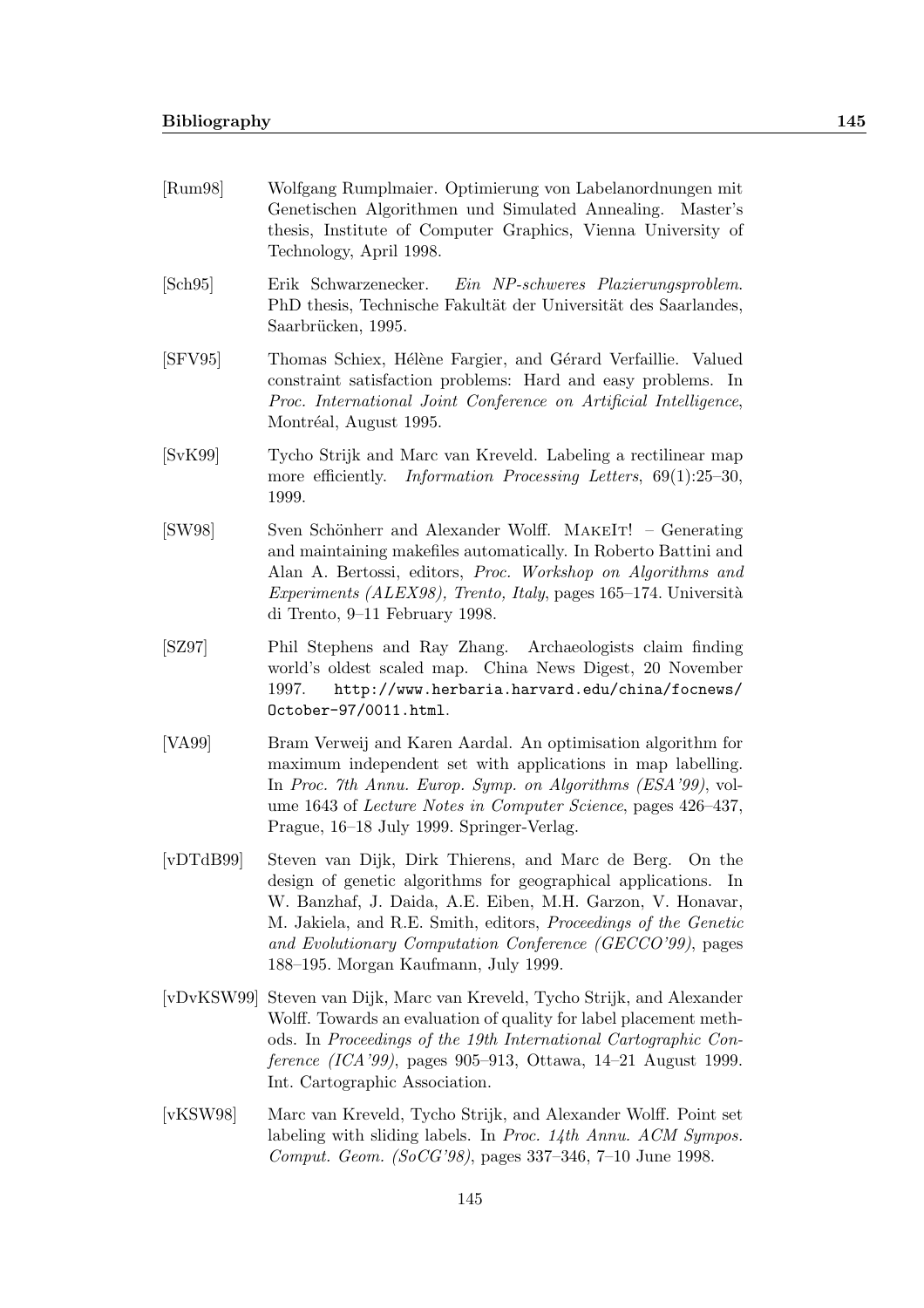| [vKSW99] | Marc van Kreveld, Tycho Strijk, and Alexander Wolff. Point |  |  |  |  |
|----------|------------------------------------------------------------|--|--|--|--|

- labeling with sliding labels. Computational Geometry: Theory and Applications, 13:21–47, 1999.
- [vR89] Jan W. van Roessel. An algorithm for locating candidate labeling boxes within a polygon. The American Cartographer, 16(3):201– 209, 1989.
- [VWS97] Oleg Verner, Roger Wainwright, and Dale Schoenefeld. Placing text labels on maps and diagrams using genetic algorithms with masking. INFORMS Journal on Computing, 9(3):266–275, 1997.
- [Wag94] Frank Wagner. Approximate map labeling is in  $\Omega(n \log n)$ . Information Processing Letters, 52(3):161–165, 1994.
- [WB91] Chyan Victor Wu and Barbara Pfeil Buttenfield. Reconsidering rules for point-feature name placement. Cartographica, 28(1):10– 27, 1991.
- [Wei97] Karsten Weihe. Reuse of algorithms: Still a challenge to object-oriented programming. In Proceedings of the ACM SIG-PLAN Conference on Object-Oriented Programming Systems, Languages and Applications (OOPSLA-97), volume 32, 10 of ACM SIGPLAN Notices, pages 34–48, New York, October 1997. ACM Press.
- [Wei98] Karsten Weihe. Using templates to improve  $C++$  designs.  $C++$ Report, 10(2):14–21, 1998.
- [Wil73] W.T. Wilkie. Computerized cartographic name processing. Master's thesis, Department of Electrical Engineering, University of Saskatchewan, Canada, 1973.
- [WKvK+99] Alexander Wolff, Lars Knipping, Marc van Kreveld, Tycho Strijk, and Pankaj K. Agarwal. A simple and efficient algorithm for highquality line labeling. In David Martin and Fulong Wu, editors, Proc. GIS Research UK 7th Annual Conference (GISRUK'99), pages 146–150, Southampton, 14–16 April 1999. Department of Geography, University of Southampton.
- [WS96] Alexander Wolff and Tycho Strijk. A map labeling bibliography. http://www.math-inf.uni-greifswald.de/maplabeling/bibliography/, 1996.
- [WW97] Frank Wagner and Alexander Wolff. A practical map labeling algorithm. Computational Geometry: Theory and Applications, 7:387–404, 1997.
- [WW98] Frank Wagner and Alexander Wolff. A combinatorial framework for map labeling. In Sue H. Whitesides, editor, Proceedings of the Symposium on Graph Drawing (GD'98), volume 1547 of Lecture